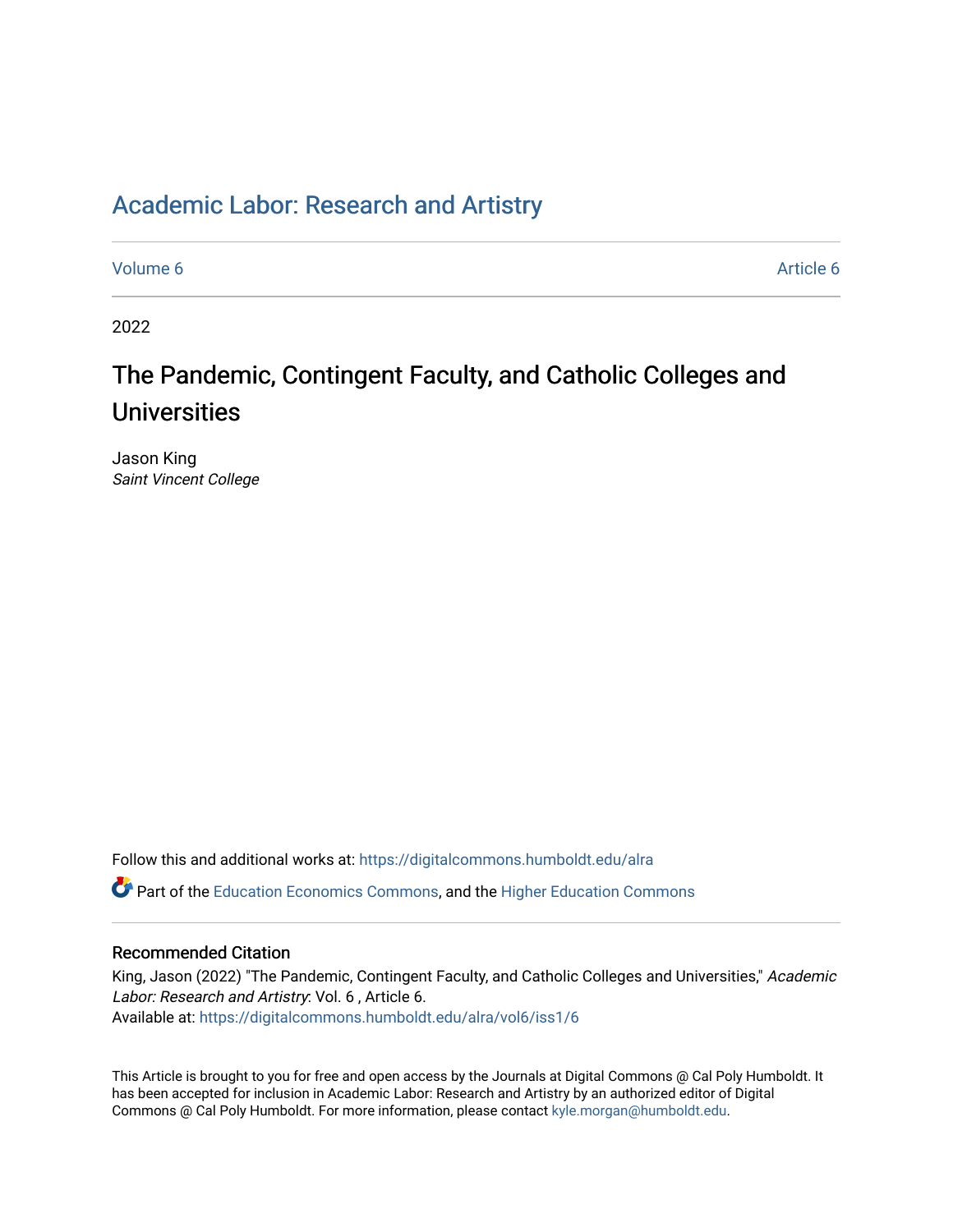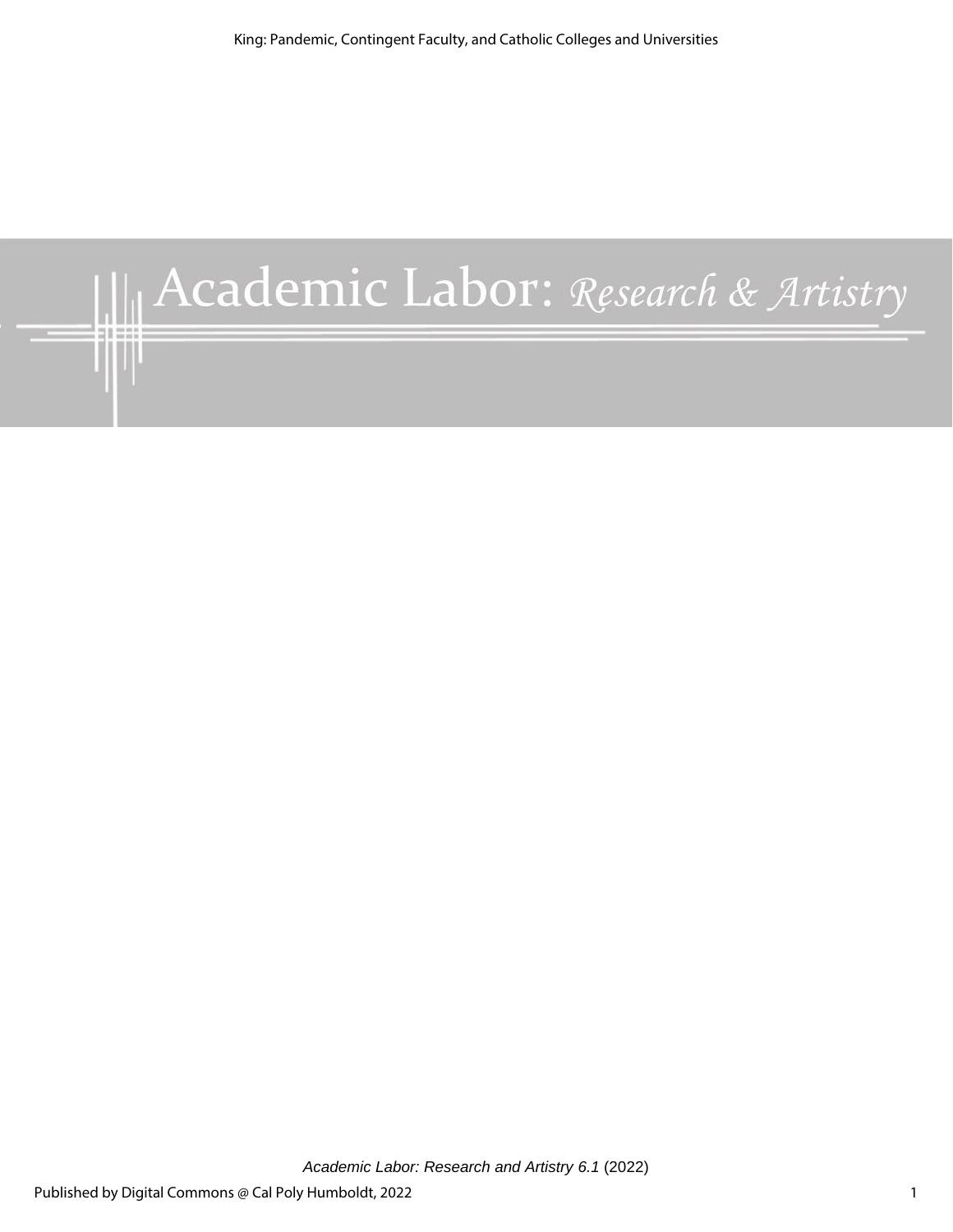# The Pandemic, Contingent Faculty, and Catholic Colleges and Universities

Andrew Herr *Saint Vincent College*

Julia Cavallo *Conference for Mercy Higher Education*

Jason King *Saint Vincent College*

#### **Abstract**

In this paper, we explore the impact of the Covid-19 pandemic on contingent faculty in Catholic higher education. As a baseline for comparison, we draw on our 2019 essay which traced the increasing reliance on contingent faculty in Catholic higher education from 2001- 2017. When compared to 2020, we find three significant results. First, Catholic colleges and universities responded to the pandemic by reducing all employment—administration, staff, tenured/tenure-track faculty, and contingent faculty. In this general reduction, contingent faculty was reduced by 2.6%. Second, the reduction in employment was particularly pronounced in small Catholic schools. At these schools, contingent faculty was reduced by 10.7%. Third, surprisingly, the reduction in contingent faculty was 5.2% for men, whereas for women it was reduced by 0.7%

Andrew Herr is an Associate Professor of Economics at Saint Vincent College.

Julia Cavallo is the Executive Director of Conference for Mercy Higher Education.

Jason King is the Irene S. Taylor Endowed Chair for Catholic Family Studies and Director of the Core Curriculum at Saint Vincent College.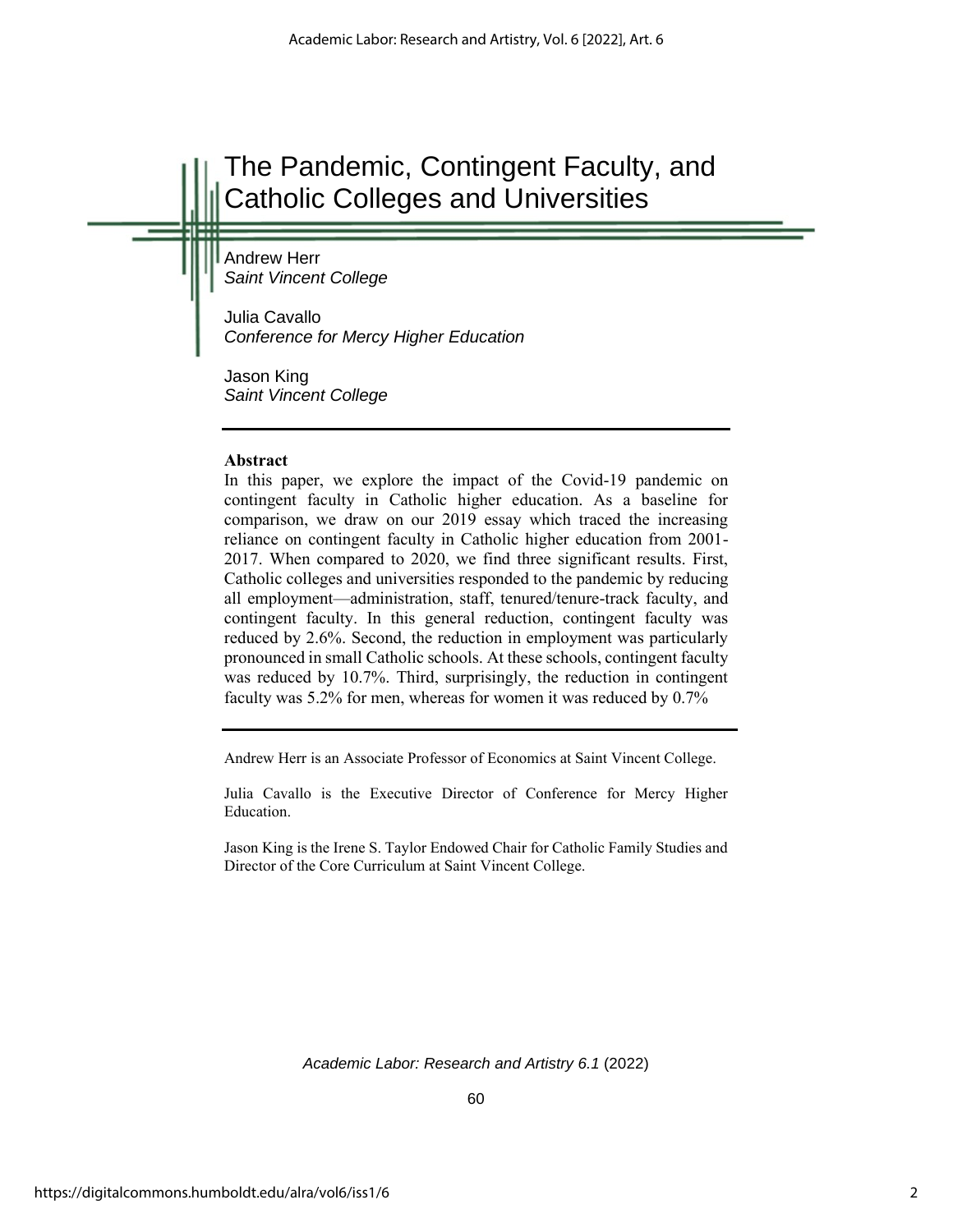n the immediate aftermath of the Covid-19 pandemic, U. S. colleges and universities were forced to move to online instruction and then faced declining enrollments, empty residence halls, and greatly reduced athletic schedules. These changes significantly lowered the revenue of these institutions of higher education. To address this financial loss, colleges and universities cut contingent faculty, many institutions by more than half (June and O'Leary). Women were hit particularly hard by these forces. As primary schools and daycare centers closed, women took on greater responsibilities for childcare and, as a result, reduced their presence in the economy, including in higher education (McMillen). The experience was so difficult for faculty that a third (35%) considered changing jobs and another third (38%) considered retiring (*The Chronicle* 11). **I**

As institutions of higher education, Catholic colleges and universities were subject to the same pandemic-related forces affecting other institutions. They are a subset of higher education in the United States, with roughly 225 four-year schools across the country, so, like other schools, they struggled with loss of revenue, smaller enrollments, empty residence halls, and fewer athletic events. Even so, because they are Catholic, these colleges and universities should be committed to a tradition that emphasizes the rights and dignity of workers. According to the Pontifical Council for Justice and Peace's *Compendium of the Social Doctrine of the Catholic Church*, work "is essentially ordered to and has its final goal in the human person" (no. 272). Thus, to protect the dignity of the person as worker, laborers must be justly compensated, have benefits that include retirement and medical insurance (no. 301), and, of relevance to contingent faculty, have the ability "to reach satisfactory levels of employment" (no. 288). Within their work, as with all of life, there is to be equality "among all people, regardless of their race, nation, sex, origin, culture, or class" (no. 144).

In this paper, we draw on data from the Integrated Postsecondary Education Data System (IPEDS) to explore the impact of the Covid-19 pandemic on contingent faculty in Catholic higher education. As a baseline for comparison, we draw on trends that we reported in our 2019 essay, which traced the increasing reliance on contingent faculty in Catholic higher education from 2001-2017 (Herr, Cavallo, and King). We then compare these trends with data from 2020 to understand the impact the pandemic had on faculty in Catholic higher education. We find three significant results. First, Catholic colleges and universities responded to the pandemic by reducing all employment—administration, staff, tenured/tenure-track faculty, and contingent faculty. In this general reduction, contingent faculty was reduced by 2.6%. Second, the reduction in employment was particularly pronounced in small Catholic schools. At these schools, contingent faculty was reduced by 10.7%. Third, surprisingly, men fared worse than women at Catholic schools. The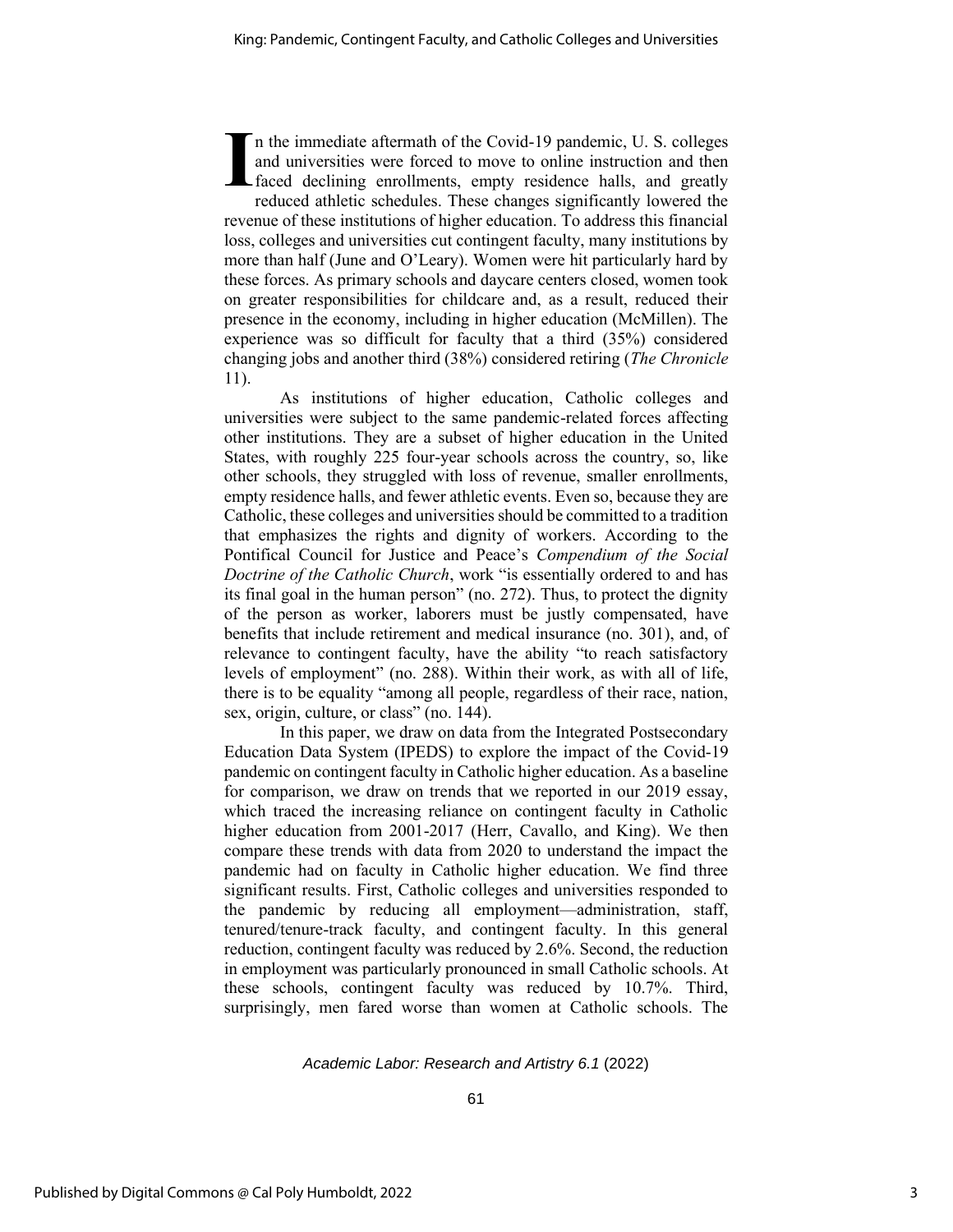reduction in contingent faculty was 5.2% for men whereas for women it was reduced by 0.7%. Since these effects were felt across Catholic higher education, although most significantly at small Catholic schools, it seems that the exigencies of the pandemic were stronger than commitments to mission.

#### **Background**

Contingent faculty have been on the rise since the late 1970's. As the AAUP has observed, the rise in contingent faculty occurred alongside a rise in the number of women and part-time instructional staff in the late 1970s (AAUP). More recently, "The Employment Status of Instructional Staff Members in Higher Education," released in 2011 and updated in 2014, brought this issue to the foreground in higher education (Curtis). The report concluded that the increase in contingent faculty had continued to rise and then stood at 70% of the professoriate. The Coalition on the Academic Workforce reaffirmed this statistic in its own analysis ("A Portrait of Part-Time Faculty Members").

In "The Data and Ethics of Contingent Faculty at Catholic Colleges and Universities," we studied the rise of contingent faculty in Catholic higher education, compared it to the rise of higher education overall and then sought to explain the rise within Catholic schools. We were trying to see if there was a difference in these schools because of their labor commitments found in Catholic Social Teaching expressed in the *Compendium of the Social Doctrine of the Catholic Church*. We discovered that Catholic schools did have a lower percentage of contingent faculty in their ranks than non-Catholic colleges and universities. From 2001-2017, the percentage of contingent faculty at Catholic schools increased from 22.2% to 30.6% (Herr, Cavallo, King 172). While this is significantly lower than the AAUP 2014 analysis of 70% contingent faculty, much of this divergence comes from a comparison of dissimilar institutions. The AAUP analysis includes 2-year colleges and for-profit colleges, and there are no for-profit Catholic schools and only a handful of 2-year colleges. To correct for this, we removed these schools from our dataset and found that the percentage of contingent faculty at Catholic colleges and universities is roughly 5% lower than at non-Catholic schools (173). It was a real difference but not as profound a difference as a superficial analysis might suggest.

Even so, contingent faculty increased in Catholic higher education over the previous two decades, growing 10% during this time (173). When we delved further into the data, we found three significant dynamics related to the use of contingent faculty (179-184). First, gender played a key role. Holding other factors constant, the contingent faculty percentage for women was 7.6% higher than for men. Second, the contingent faculty percentage was inversely related to Full-Time Equivalent (FTE) students. In other words, holding other factors constant, an increase in students was related to a decrease in the percentage of contingent faculty. Finally, the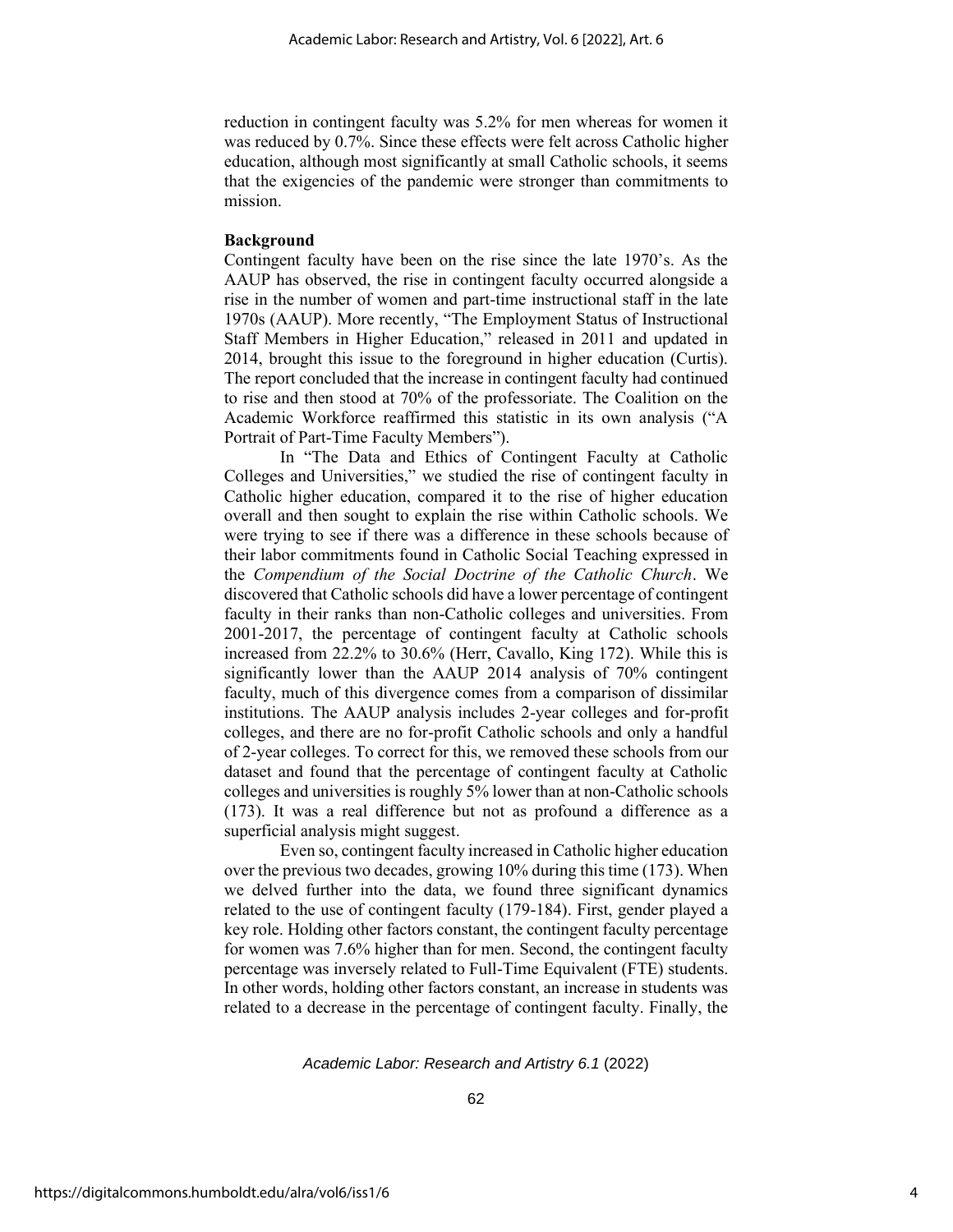use of contingent faculty differed between larger Catholic schools with Carnegie classifications 15-20 (Doctoral Universities and Master's Colleges and Universities) and smaller Catholic schools with Carnegie classifications of 21-23 (Baccalaureate Colleges).

We saw two main differences between these two classifications of Catholic schools. First, the FTE student effect at the smaller schools was more pronounced than at larger schools. At smaller schools, an increase in FTE of 37 students was associated with a 1% decrease in the percentage of contingent faculty. At larger schools, it took an increase of 1,400 students to elicit the same 1% decrease in contingent faculty. Second, at smaller schools an increase in administrators was related to a decrease in contingent faculty percentage. We found an opposite relationship at larger schools; namely, the contingent faculty percentage increased with more administrators.

To summarize, our previous analysis showed that, on the whole, Catholic colleges and universities relied on fewer contingent faculty than their non-Catholic peers. While this could partly be attributed to the labor commitments of these schools, the deeper analysis suggested a more complicated conclusion. Larger schools seemed to hire more expensive administrators that reduced resources for tenure-track lines, and a larger number of students were needed to reduce reliance on contingent faculty. For smaller schools, administrators were more likely to be those who helped with recruitment and retention and so generated more resources for tenure-track lines. Moreover, just a small number of students would increase the resources for these small schools and thereby reduce contingency for faculty. The key dynamic shared across these two classifications of Catholics schools was women were more likely to be contingent faculty than men.

This was the state of contingent faculty in Catholic higher education when the Covid-19 pandemic hit the United States. Given that contingent faculty lack tenure protections, their employment depends upon the vagaries of institutional enrollment. Thus, it is unsurprising that initial reports suggested that colleges and universities responded to the pandemic with a reduction in the number of contingent faculty and that this reduction significantly impacted women. In this paper, we set out to explore if these effects are similar for Catholic higher education and how these effects compare to our previous analysis that covered 2001-2017.

#### **Data and Analysis**

To gain an understanding of the situation in Catholic higher education, we utilized IPEDS. These data sets provide comprehensive data for all schools offering Title IV federal financial aid to their students. The data include information that enables us to track tenured and tenure-track faculty, contingent faculty, and faculty gender. The data also include Carnegie classifications of schools and a subcategory for Catholic schools. Our analysis focuses on colleges and universities in Carnegie classifications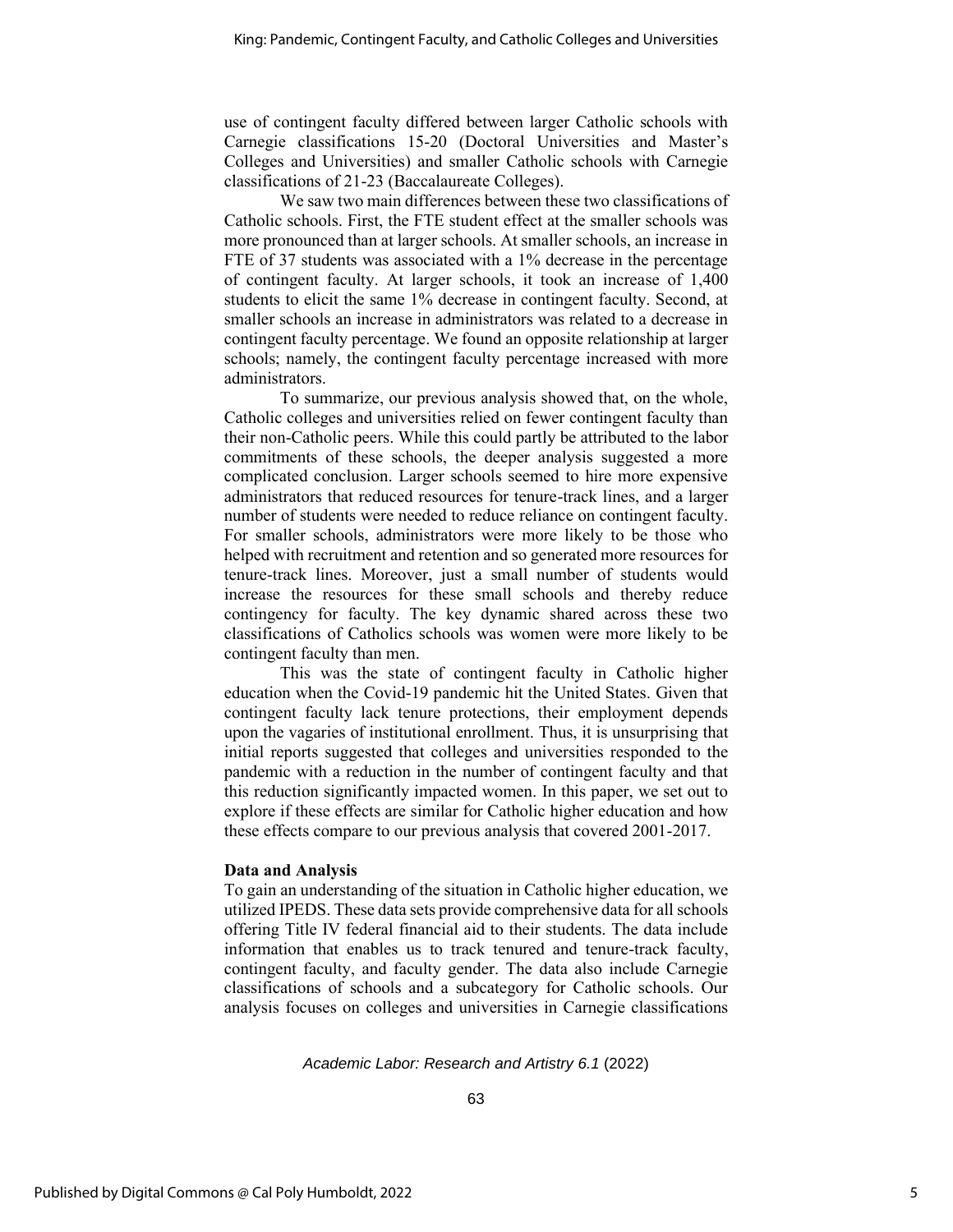15-23, which cover Doctoral Universities (classifications 15-17), Master's Colleges and Universities (18-20), and Baccalaureate Colleges (21-23). This enables a comparison of Catholic higher education with higher education overall as almost all of Catholic higher education is within the 15-23 classifications.

#### *Overview: All Schools Compared to Catholic Schools*

In our previous essay, we tracked contingent faculty percentages from 2001-2017. For this essay, we added years 2018-2020, taking us through the fall of 2020 and including the initial impact of the pandemic. Our dataset includes 183 Catholic and 1,511 non-Catholic schools. We calculate the contingent faculty percentage by dividing all faculty with rank not on the tenure track divided by all faculty with rank.

Figure 1 shows a trend of increased use of contingent faculty through 2019, followed by a drop in 2020. This trend is seen in both non-Catholic and Catholic institutions. Contingent faculty percentages at non-Catholic colleges and universities increased from 34.5% in 2017 to 35.6% in 2018 to 36.5% in 2019 but then dropped by 0.2% in 2020. For Catholic colleges and universities, contingent faculty percentages increased from 30.6% in 2017 to 30.7% in 2018 to 31.7% in 2019, before dropping by 0.1% in 2020.



**Figure 1. Contingent Faculty Percentage (2000-2020)**

This overall picture becomes a little more complicated when one breaks down the schools by Carnegie classifications. For non-Catholic colleges and universities, the percentage of contingent faculty rose in 2018 and 2019 before falling slightly in 2020. This trend was consistent between Doctoral Universities and Master's Colleges and Universities (Carnegie classifications 15-20) and Baccalaureate Colleges (Carnegie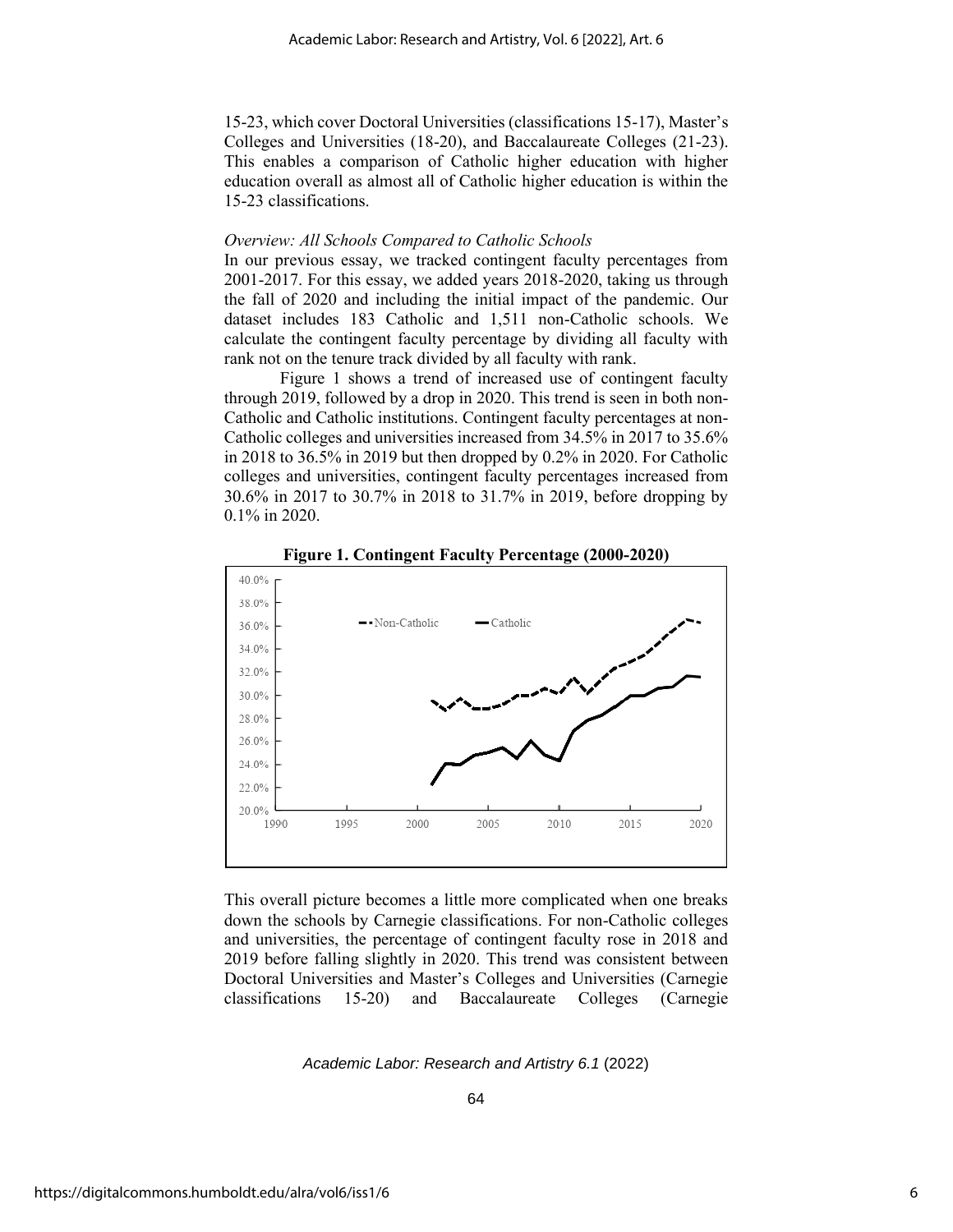classifications 21-23) (Figure 2a). For Catholic colleges and universities, schools with Carnegie classifications 15-20 consistently increased their percentage of contingent faculty from 2017 through 2020, with only a 0.1% drop in 2020. However, for Catholic schools with classifications 21- 23, the contingent faculty percentage fell substantially, from 33.1% to 29.5% (Figure 2b). In other words, the decrease in contingent faculty for Catholic higher education was predominantly in the smaller, baccalaureate-granting institutions.





**Figure 2b: Contingent Faculty Percentage at Catholic Institutions, Carnegie Classifications 15-20 vs. 21-23 (2000-2020)** 



*Academic Labor: Research and Artistry 6.1* (2022)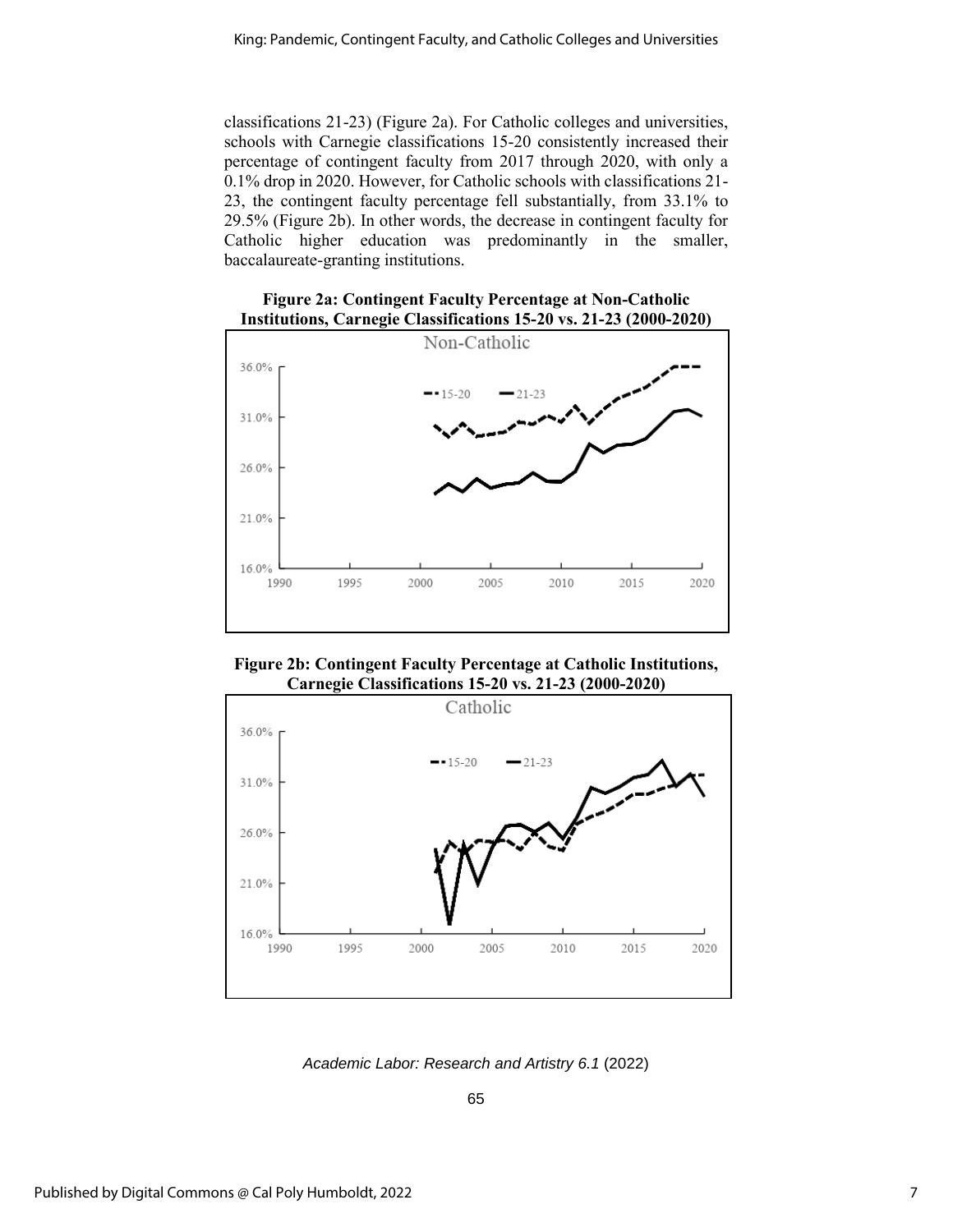In past years, a decline of contingent faculty would seem to be a positive development, implying greater use of tenure and tenure-track faculty. This is not the case for 2020. There was an overall decrease in faculty numbers in every category of school (Table 1). For non-Catholic schools in classification 15-20 (Doctoral Universities and Master's Colleges and Universities), all faculty numbers decreased by 1.0% and contingent faculty by 1.7%. For Catholic schools in classification 15-20, there were similar decreases with all faculty declining by 2.1% and contingent faculty by 1.9%. The largest decreases came from schools in the 21-23 classification (Baccalaureate Colleges). Non-Catholic schools in this classification saw a decline in all faculty of 3.0% and contingent faculty of 5.1%. The Catholic Baccalaureate Colleges (classification 21-23) saw large decreases in all faculty of 3.9% and contingent faculty of 10.7%. Thus, faculty were decreasing across the board in 2020, but the cuts in contingent faculty were deeper, resulting in the declining percentage of contingent faculty.

|              | 2012-2017   |            | 2020        |            |  |
|--------------|-------------|------------|-------------|------------|--|
| Non-Catholic | All Faculty | Contingent | All Faculty | Contingent |  |
| All          | 2.1%        | 4.8%       | $-1.2\%$    | $-2.0\%$   |  |
| $15 - 20$    | $2.0\%$     | 4.9%       | $-1.0\%$    | $-1.7%$    |  |
| $21-23$      | $3.3\%$     | 4.8%       | $-3.0\%$    | $-5.1\%$   |  |
|              | 2012-2017   |            | 2020        |            |  |
| Catholic     | All Faculty | Contingent | All Faculty | Contingent |  |
| All          | $0.3\%$     | $2.2\%$    | $-2.2\%$    | $-2.6%$    |  |
| $15 - 20$    | $0.3\%$     | 2.3%       | $-2.1\%$    | $-1.9%$    |  |
| $21 - 23$    | 0.4%        | $2.2\%$    | $-3.9\%$    | $-10.7\%$  |  |

**Table 1: Annual Percentage Change in Faculty (All Faculty vs. Contingent Faculty)**

### *Gender and Catholic Schools*

Gender played a role in the decrease in contingent faculty at Catholic schools (Table 2). The percentage of men who were contingent faculty, as opposed to tenured or tenure-track faculty, generally increased from 2017 to 2019 and then dropped in 2020. This was true overall and when broken down by Carnegie classifications. The contingent faculty percentage for men fell from 26.2% to 25.7% for all Catholic schools, 26.0% to 25.7% for Doctoral- and Master's-granting Catholic schools, and 28.8% to 26.6% for Baccalaureate-granting Catholic schools.

The picture for women was surprisingly different. Overall, the percentage of women who were contingent faculty, as opposed to tenured or tenure-track faculty, increased by 0.2% (Table 3). This increase was only at Catholic schools with Carnegie classifications of 15-20 (Doctoral Universities and Master's Colleges and Universities). There, the percentage of women who were contingent faculty rose by 0.4%. At Catholic schools with Carnegie classifications of 21-23 (Baccalaureate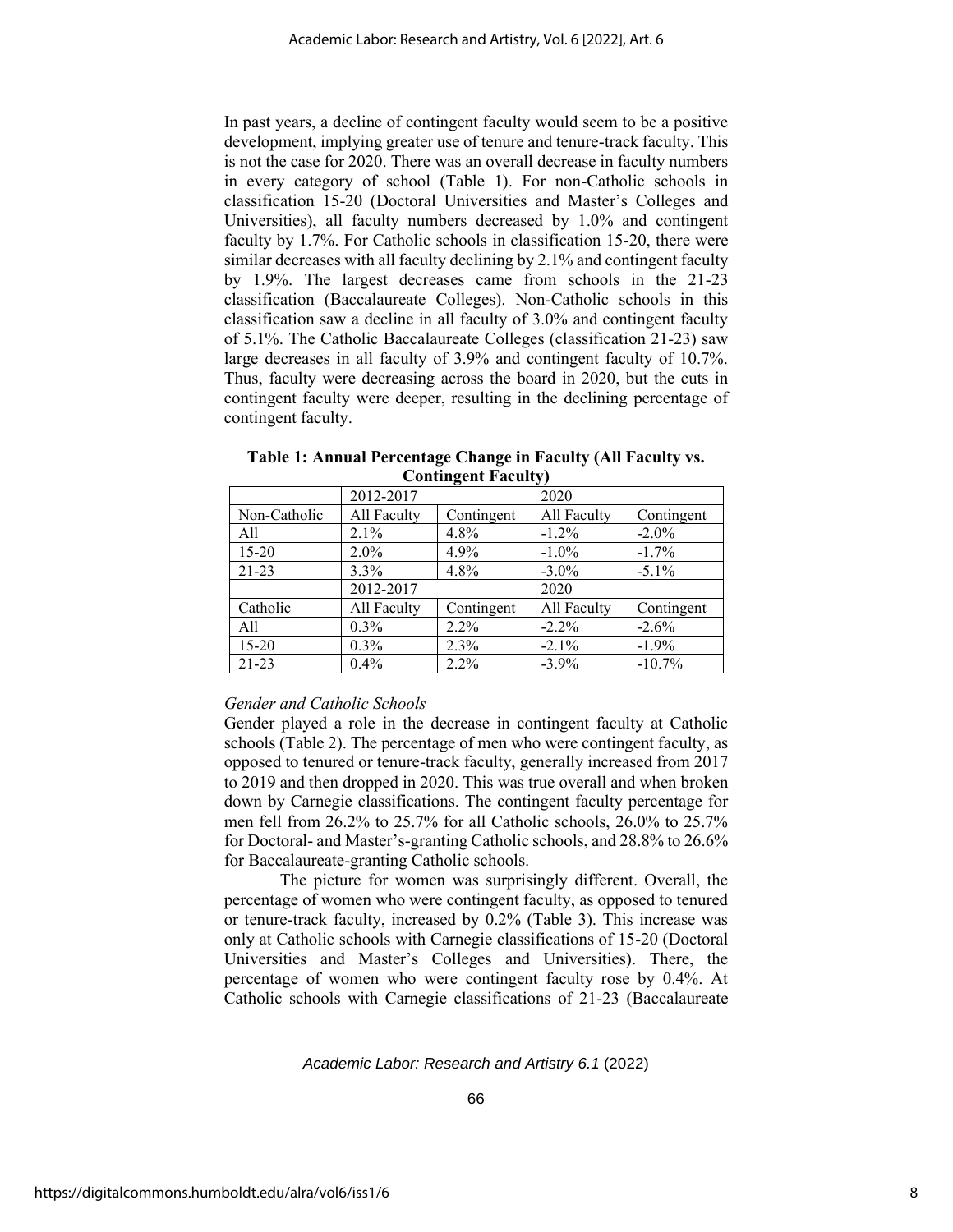Colleges), the percentage of women who were contingent faculty decreased by 2.4%. While severe, it is close to the 2.2% decrease of men in these classifications. Thus, at Catholic schools, it seems that cuts in female contingent faculty were smaller than for male contingent faculty. In comparison, non-Catholic schools had decreases in the percentage of men and women contingent faculty, but the gender disparity was smaller than at Catholic schools.

| Genuer and Carneere Chassineations |          |          |                |          |                |       |
|------------------------------------|----------|----------|----------------|----------|----------------|-------|
|                                    | A11      |          | Carnegie 15-20 |          | Carnegie 21-23 |       |
| Year                               | Men      | Women    | Men            | Women    | Men            | Women |
| 2017                               | 25.0%    | $36.2\%$ | 24 6%          | $36.2\%$ | 30.1%          | 36.2% |
| 2018                               | $25.3\%$ | $36.2\%$ | 25.1%          | 36.3%    | 27.2%          | 34.3% |
| 2019                               | $26.2\%$ | 37.0%    | 26.0%          | 37.2%    | 28.8%          | 35.0% |
| 2020                               | 25.7%    | 37.2%    | 25.7%          | 37.5%    | 26.6%          | 32.7% |

**Table 2: Contingent Faculty Percentage at Catholic Institutions, by Gender and Carnegie Classifications**

|                        | Catholic |       |          | Non-Catholic |       |          |
|------------------------|----------|-------|----------|--------------|-------|----------|
| All                    |          |       |          |              |       |          |
| <b>Classifications</b> | 2019     | 2020  | Diff     | 2019         | 2020  | Diff     |
| All                    | 31.7%    | 31.6% | $-0.1\%$ | 36.5%        | 36.3% | $-0.3\%$ |
| Men                    | 26.2%    | 25.7% | $-0.5\%$ | 30.9%        | 30.5% | $-0.3\%$ |
| Women                  | 37.0%    | 37.2% | $0.2\%$  | 43.4%        | 43.0% | $-0.3\%$ |
| <b>Classifications</b> |          |       |          |              |       |          |
| $15 - 20$              |          |       |          |              |       |          |
| All                    | 31.6%    | 31.7% | $0.1\%$  | 37.1%        | 36.8% | $-0.2\%$ |
| Men                    | 26.0%    | 25.7% | $-0.4\%$ | 31.0%        | 30.7% | $-0.3\%$ |
| Women                  | 37.2%    | 37.5% | $0.4\%$  | 44.5%        | 44.2% | $-0.3\%$ |
| <b>Classifications</b> |          |       |          |              |       |          |
| $21 - 23$              |          |       |          |              |       |          |
| All                    | 31.8%    | 29.5% | $-2.3\%$ | 31.8%        | 31.1% | $-0.7\%$ |
| Men                    | 28.8%    | 26.6% | $-2.2\%$ | 29.8%        | 29.1% | $-0.7\%$ |
| Women                  | 35.0%    | 32.7% | $-2.4%$  | 33.9%        | 33.1% | $-0.8\%$ |

**Table 3: Contingent Faculty Analysis, 2019-2020**

The decreases do not reveal the true depth of cuts to contingent faculty. These percentages speak to the percentage of the overall faculty that are contingent, a ratio where contingent faculty is the numerator and overall faculty the denominator. The problem is that there were substantial faculty cutbacks between 2019 and 2020 (Table 4). All faculty were being reduced. This was true for Catholic and non-Catholic schools, both Carnegie classifications of 15-20 and 21-23, and for men and women. In other words, Table 3 shows the makeup of faculty consisting of less contingent faculty, but Table 4 shows that this was not because of increases in tenure and tenure-track faculty but because contingent faculty were cut deeper than faculty overall. So, when looking at the absolute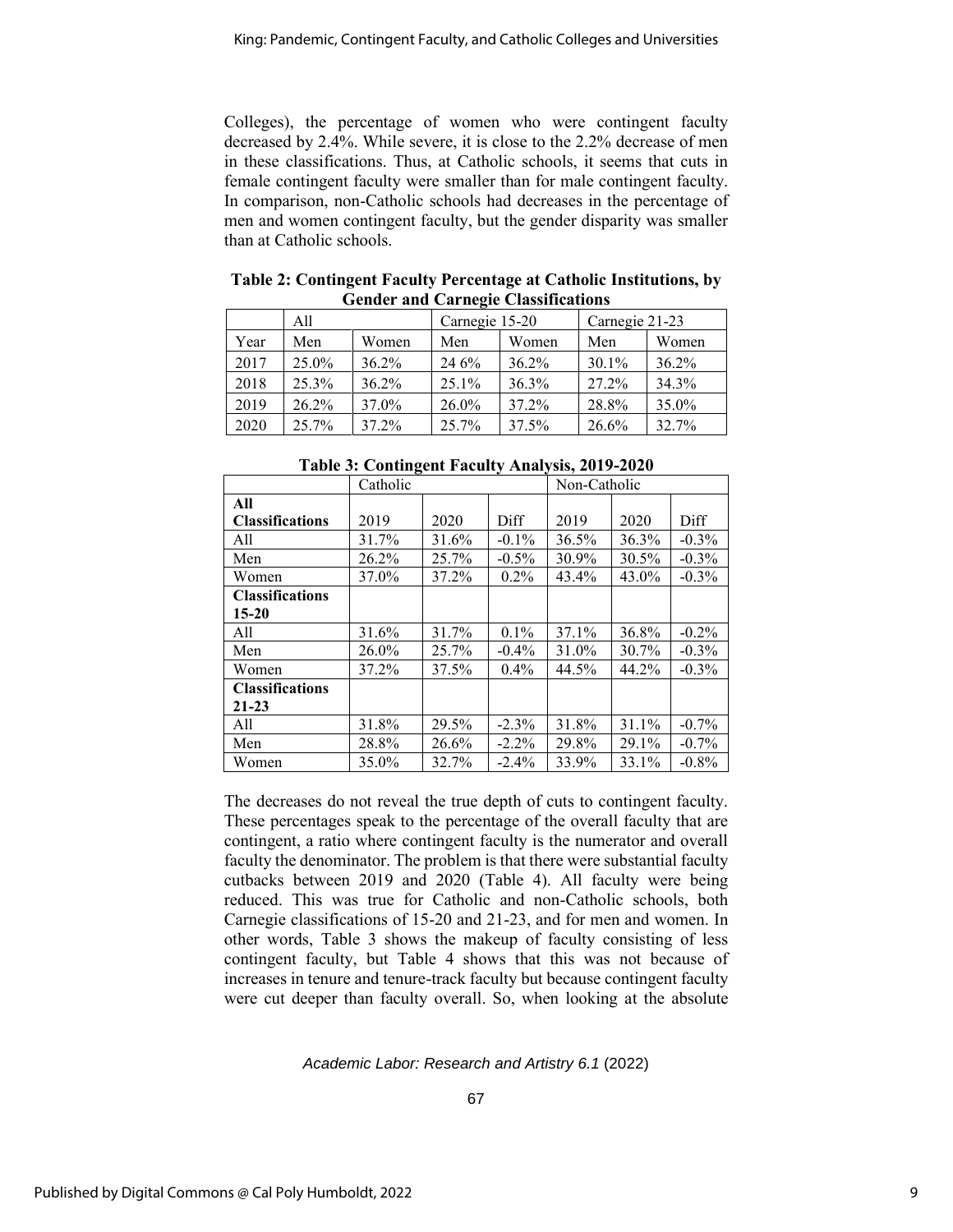numbers (Table 4), the starkness of the cuts in contingent faculty becomes clear. It was most shocking at small Catholic schools (Baccalaureate Colleges, classifications 21-23). The decline in contingent faculty at these institutions was over 10%.

One trend stands out: the percentage decrease in contingent faculty was larger than the corresponding percentage decrease in all faculty in every single category but three: women in all Catholic schools, all contingent faculty at Catholic schools with classifications of 15-20 (Doctoral Universities and Master's Colleges and Universities), and women at Catholic schools with classifications of 15-20 (Doctoral Universities and Master's Colleges and Universities). Two of these three categories address women and contingent faculty and point to an unexpected result. For Catholic schools, male faculty declined more severely than female faculty.

|                            | Catholic |            | Non-Catholic |            |
|----------------------------|----------|------------|--------------|------------|
|                            | All      |            | All          |            |
| <b>All Classifications</b> | Faculty  | Contingent | Faculty      | Contingent |
| All                        | $-2.2%$  | $-2.6\%$   | $-1.2%$      | $-2.0\%$   |
| Men                        | $-3.3\%$ | $-5.2\%$   | $-2.1\%$     | $-3.2\%$   |
| Women                      | $-1.1\%$ | $-0.7\%$   | $-0.2\%$     | $-0.9\%$   |
| <b>Classifications 15-</b> |          |            |              |            |
| 20                         |          |            |              |            |
| All                        | $-2.1\%$ | $-1.9\%$   | $-1.0\%$     | $-1.7\%$   |
| Men                        | $-3.2\%$ | $-4.5\%$   | $-1.9\%$     | $-2.9\%$   |
| Women                      | $-1.0\%$ | $-0.1\%$   | $0.0\%$      | $-0.6\%$   |
| <b>Classifications 21-</b> |          |            |              |            |
| 23                         |          |            |              |            |
| A11                        | $-3.9\%$ | $-10.7\%$  | $-3.0\%$     | $-5.1\%$   |
| Men                        | $-4.9\%$ | $-12.2%$   | $-3.8\%$     | $-5.9\%$   |
| Women                      | $-2.8\%$ | $-9.3\%$   | $-2.2\%$     | $-4.4%$    |

**Table 4: Percentage Change in Faculty Numbers, 2019-2020**

#### *Administration, Staff, and Catholic Schools*

It is worth noting that the pandemic not only hit faculty but also administration and staff. Catholic colleges and universities saw a decrease in the percentage of Non-Instruction or Research Employees from 67.1% in 2019 to 66.5% in 2020 (Table 5). Prior to 2020, this percentage had varied narrowly in the range between 67.1% and 67.4%. This decrease is about twice the decrease for faculty (Table 6). Just as with faculty, the most significant decreases came from Catholic schools with Carnegie classifications of 21-23 (Baccalaureate Colleges).

#### **Table 5: Catholic Colleges and Universities: Percentage of**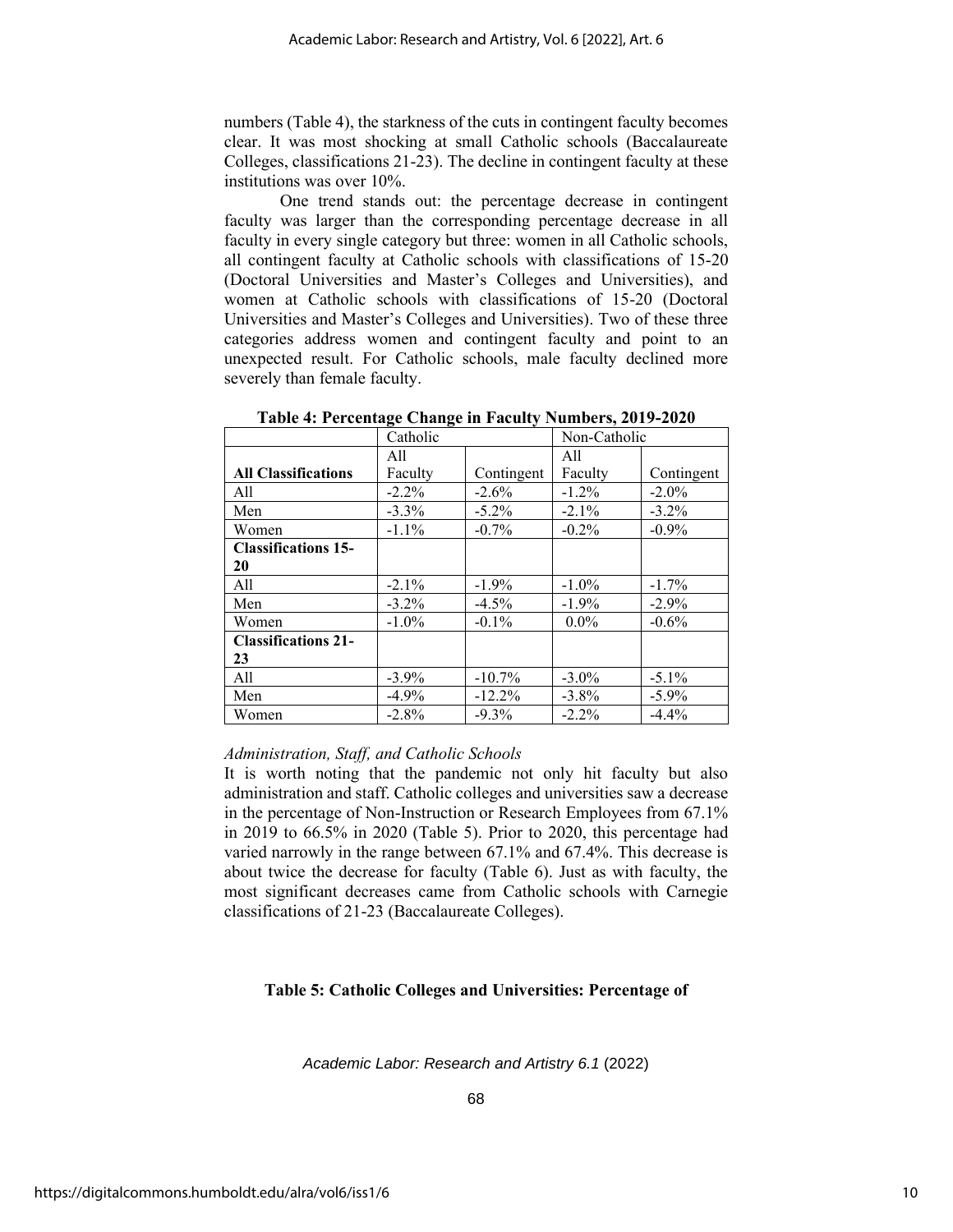| Year | % Non-Instruction or Research |
|------|-------------------------------|
| 2012 | 67.3%                         |
| 2013 | 67.1%                         |
| 2014 | 67.4%                         |
| 2015 | 67.2%                         |
| 2016 | 67.1%                         |
| 2017 | 67.3%                         |
| 2018 | 67.1%                         |
| 2019 | 67.1%                         |
| 2020 | 66.5%                         |

|  | Table 6: Percentage Change in Number of Employees, 2019-2020 |  |  |  |
|--|--------------------------------------------------------------|--|--|--|
|--|--------------------------------------------------------------|--|--|--|

|                             | Total    | Non-Instruction or Research Instruction |          |
|-----------------------------|----------|-----------------------------------------|----------|
| All Catholic $\Big  -3.6\%$ |          | $-4.3\%$                                | $-2.3\%$ |
| $15-20$                     | $-3.4\%$ | $-4.1\%$                                | $-2.1\%$ |
| $121-23$                    | $-5.4\%$ | $-6.2\%$                                | $-3.7\%$ |

#### **Discussion**

The effects of the pandemic were particularly bleak for Catholic higher education. We make three significant observations. First, Catholic schools responded to the pandemic with a substantial decrease in employment in the fall of 2020. Administration and staff decreased by 4.3%, all faculty decreased by 2.2%, and contingent faculty decreased by 2.6%. This resulted in an overall decrease in employment of 3.6%. This first effect is the easiest to explain. Hit by unexpected financial exigencies, schools cut employees to save money. Staff and administration seemed easier to cut than faculty. With fewer students on campus in the fall of 2020, schools likely found it easier to cut student life officials, for example, than faculty—contingent or not—as classes still had to be taught.

Second, the greatest employment reductions were at smaller Catholic schools, those with Carnegie classifications of 21-23 (Baccalaureate Colleges). In these schools, the overall decrease of employment was 5.4% and of all faculty was 3.9%. Here, though, is where contingent faculty were hit the hardest. More than 10% of contingent faculty were cut at these schools. This is the most significant decrease in all schools, Catholic or non-Catholic. Our explanation of this second effect is a little more speculative. While some Catholic institutions have large endowments, like Notre Dame at \$11 billion and Boston College at \$2.5 billion, most have more modest endowments. According to the Association of Catholic Colleges and Universities, the median endowment for Catholic schools is \$33.6 million, about half of the \$65 million that is the median of all U.S. colleges and universities (Association of Catholic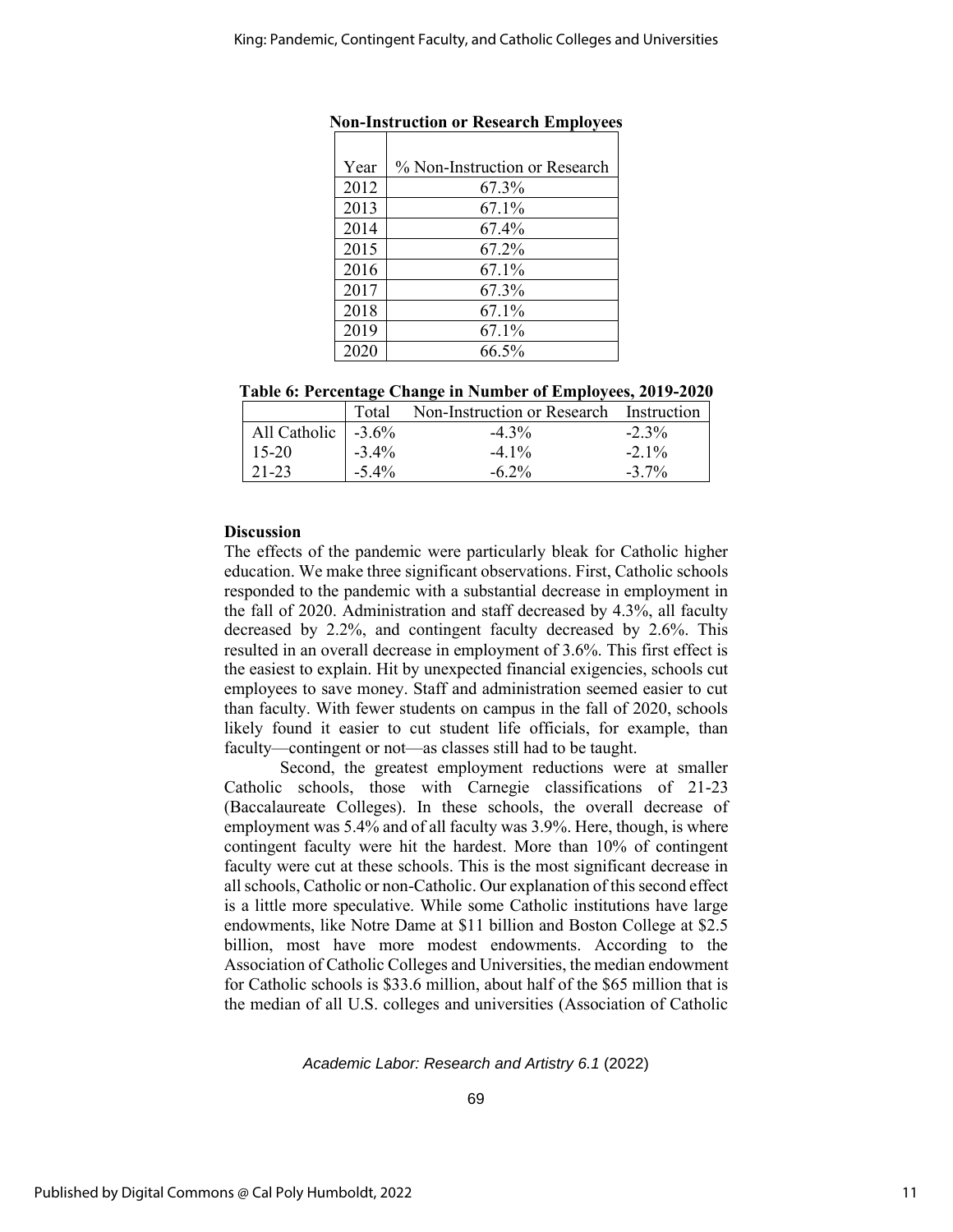Colleges and Universities). This creates a precarious financial situation at most Catholic schools. From 2016-2019, 39 colleges closed, and 20% were Catholic (*Inside Higher Ed*). When the pandemic hit, the financial fallout must have impacted these schools significantly, and, as a result, they reacted with substantial cuts in contingent faculty.

Finally, the pandemic seems to have affected men more than women at Catholic schools. This result is unexpected and the most difficult to explain. It contrasts with other research on the effects of the pandemic on women. There were no statements from Catholic colleges and universities saying they were working toward gender parity in employment, so it is doubtful that the result comes from schools' commitment to Catholic social teaching. Thus, without further research and analysis, we can only speculate about this surprising finding. It could be that gender inequity had to do with more men retiring and leaving the field. As the *Chronicle of Higher Education* reported, 35% of faculty considered changing jobs and 38% of faculty considered retirement. Given that men tend to hold higher-paying positions in the academy, perhaps they were in a better position to depart or retire when the pandemic hit. Thus, they would be more likely to leave their jobs. If women were not in this position, they would need to keep working and maybe even pick up available sections because of departures and retirement. Or, perhaps, the demands of caring for children or elderly parents during the pandemic meant that women needed their employment more. They would not have fought back against onerous demands of the institutions, whereas men with fewer of these demands and more financial security might not have stood for them. Or, perhaps, it was even simpler: women earned less than men, so it was better to fire men. It is also possible that given the dynamics of childcare and elderly care, women pursued more parttime work than men. None of these are quite satisfactory because they do not explain why women overall lost positions, so clearly more work is needed here.

While difficult staffing decisions are understandable given the dynamics of the U. S. response to the pandemic, they still suggest that the financial decisions of Catholic colleges and universities often end up in tension with their commitments to the dignity of work and workers. It was a trend already operative in faculty hiring practices over the past several decades that has favored contingent, flexible instructors. However, the pandemic seems to have strengthened a justification for hiring contingent faculty—they can be easily released. Even if the 2020 data turn out to be a single data point and Catholic schools return to their previous employment trends, the tensions between their labor practices and labor commitments in Catholic higher education need addressing in order to align mission, principles, and values with practice.

#### **Works Cited**

American Association of University Professors (AAUP). "Contingent Appointments and the Academic Profession."